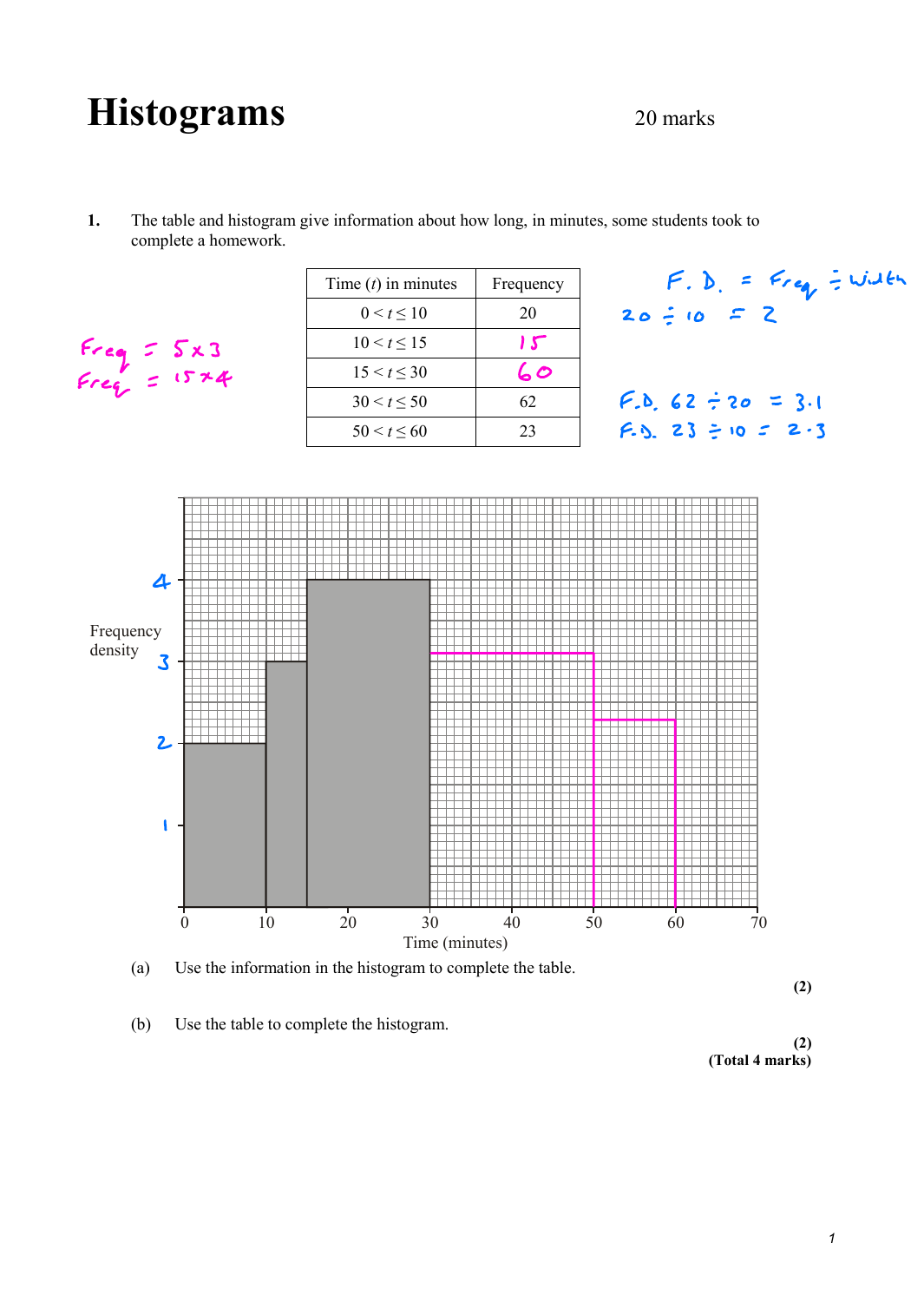

**2.** The incomplete table and histogram give some information about the ages of the people who liv

(a) Use the information in the histogram to complete the frequency table below.



(b) Complete the histogram.

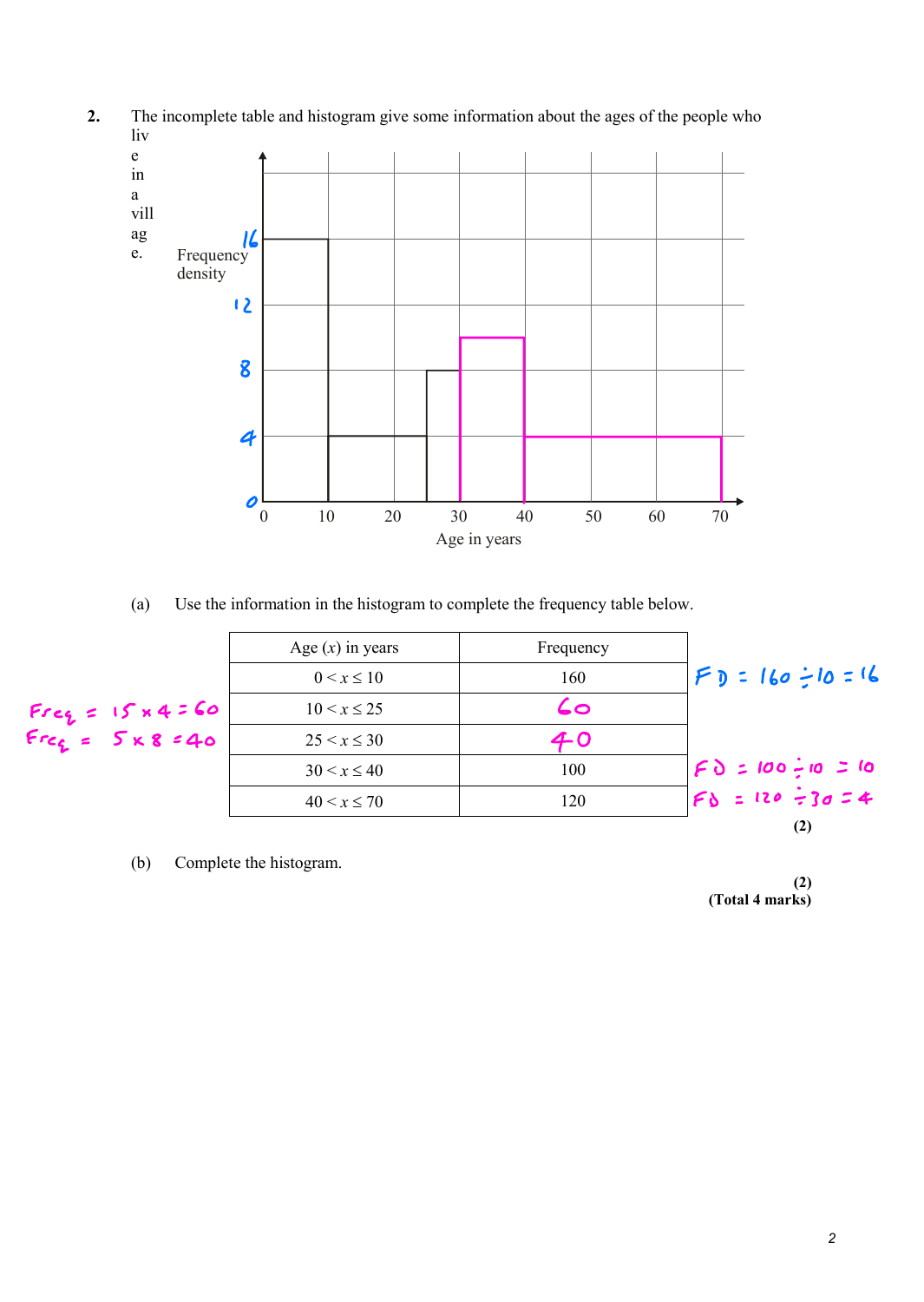**3.** One Monday, Victoria measured the time, in seconds, that individual birds spent on her bird table.

| Time $(t$ seconds) | Frequency |                                 |         |
|--------------------|-----------|---------------------------------|---------|
| $0 < t \leq 10$    | 8         | $FD = 8 \div 10 = 0.8$          |         |
| $10 < t \leq 20$   | 16        | $FD = 16 \div_{10} = 1.6$       |         |
| $20 < t \le 25$    | 15        | $F0 = 15 \div 5 = 3$            |         |
| $25 < t \leq 30$   | 12        | $F_0$ = 12 = 5 = 2.4            |         |
| $30 < t \le 50$    | 6         | F <sub>0</sub><br>$= 6 \div 20$ | $=$ 0.3 |
|                    |           |                                 |         |

She used this information to complete the frequency table.

(a) Use the table to complete the histogram.



On Tuesday she conducted a similar survey and drew the following histogram from her

**(3)**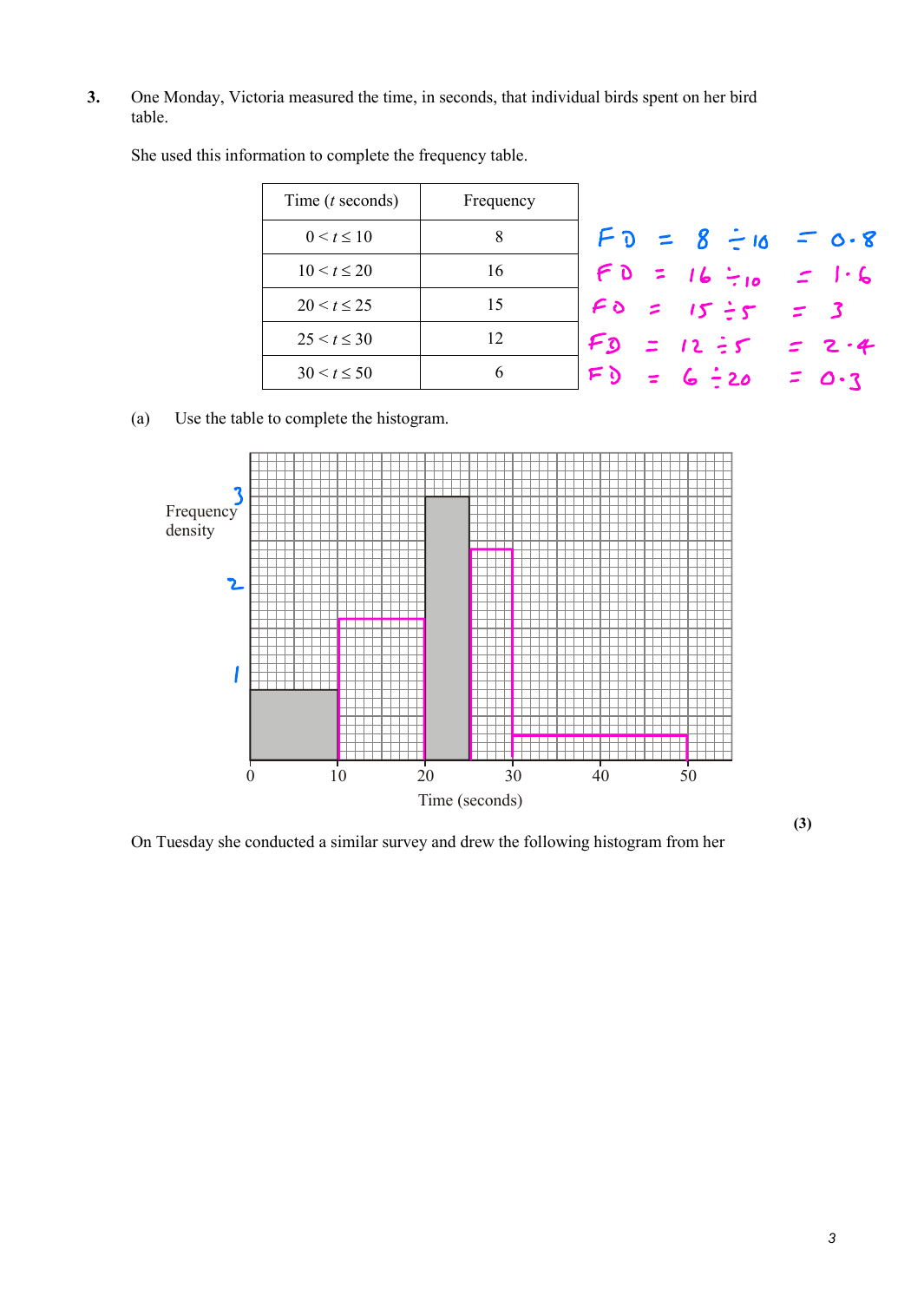

results.

(b) Use the histogram for Tuesday to complete the table.

|                       | Time $(t$ seconds) | Frequency      |                 |
|-----------------------|--------------------|----------------|-----------------|
|                       | $0 < t \leq 10$    | $\bullet$ 8    | $FD = 8:10 = 1$ |
| $Fre_{f} = 10 x$ (.8) | $10 < t \le 20$    | 18             |                 |
| $Freq = S \times 3$   | $20 < t \le 25$    | 15             |                 |
| $Fref = S \times 2$   | $25 < t \leq 30$   | $\mathfrak{c}$ |                 |
| $Freg = 20004$        | $30 < t \le 50$    |                |                 |
|                       |                    |                | (2)             |

**(Total 5 marks)**

**4.** This histogram gives information about the books sold in a bookshop one Saturday.

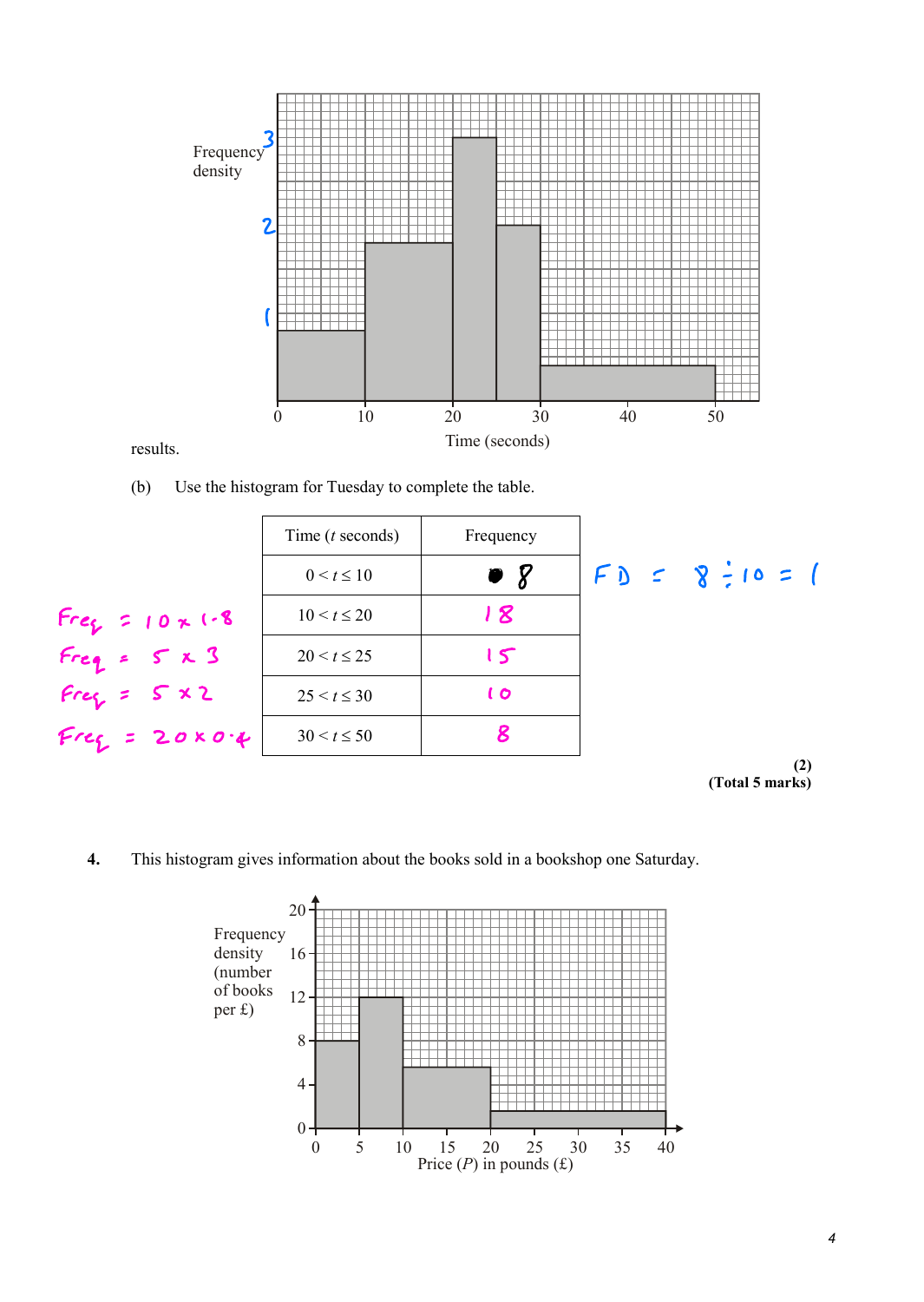(a) Use the histogram to complete the table.

|                 | Price $(P)$ in pounds $(f)$ | Frequency | $4 \text{ units} = 5$ boxes   |
|-----------------|-----------------------------|-----------|-------------------------------|
| 5x8             | $0 < P \leq 5$              | 40        |                               |
| 5x12            | $5 < P \le 10$              | 60        | so each box = $4 = 0.8$ units |
| $10 \times 5.6$ | $10 < P \le 20$             | 56        |                               |
| 20x1.6          | $20 < P \leq 40$            | 32        |                               |
|                 |                             |           | $\sim$                        |

This is <sup>a</sup> poorly chosen F D Scale 4 units  $=$   $S$  boxes

**(2)**

The frequency table below gives information about the books sold in a second bookshop on the same Saturday.

| Price $(P)$ in pounds $(f)$ | Frequency | FD                 |
|-----------------------------|-----------|--------------------|
| $0 < P \leq 5$              | 80        | $80 - 5 = 16$      |
| $5 < P \le 10$              | 20        | $20:5 = 4$         |
| $10 < P \le 20$             | 24        | $24 - 10 > 2.4$    |
| $20 < P \le 40$             | 96        | $96 \div 20 = 4.9$ |
|                             |           |                    |

(b) On the grid below, draw a histogram to represent the information about the books sold in the second bookshop.



**(3) (Total 5 marks)**